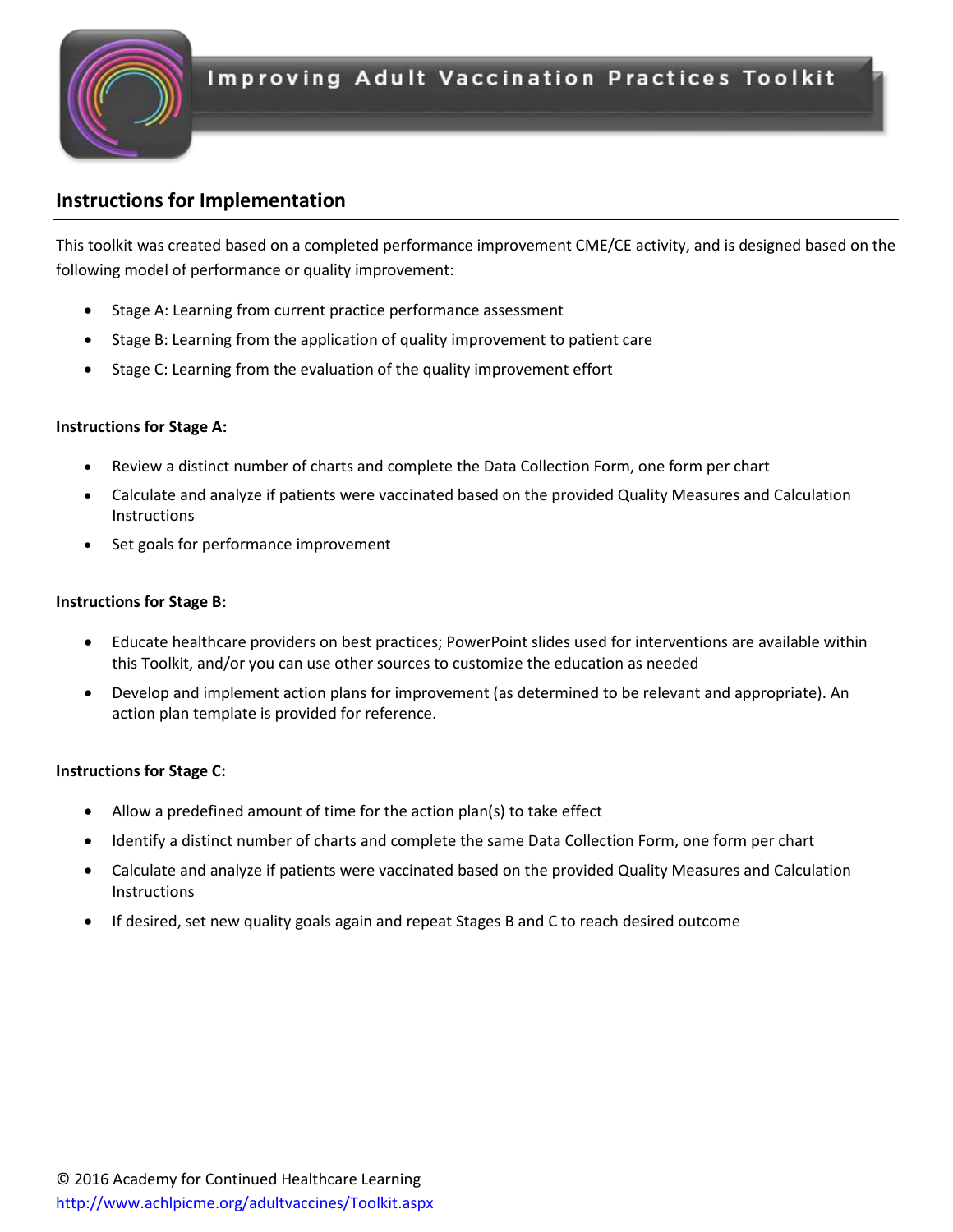

## **Improving Adult Vaccination Practices Toolkit**

#### **Stage A: Baseline Assessment**



### **Algorithm**



attenuated)